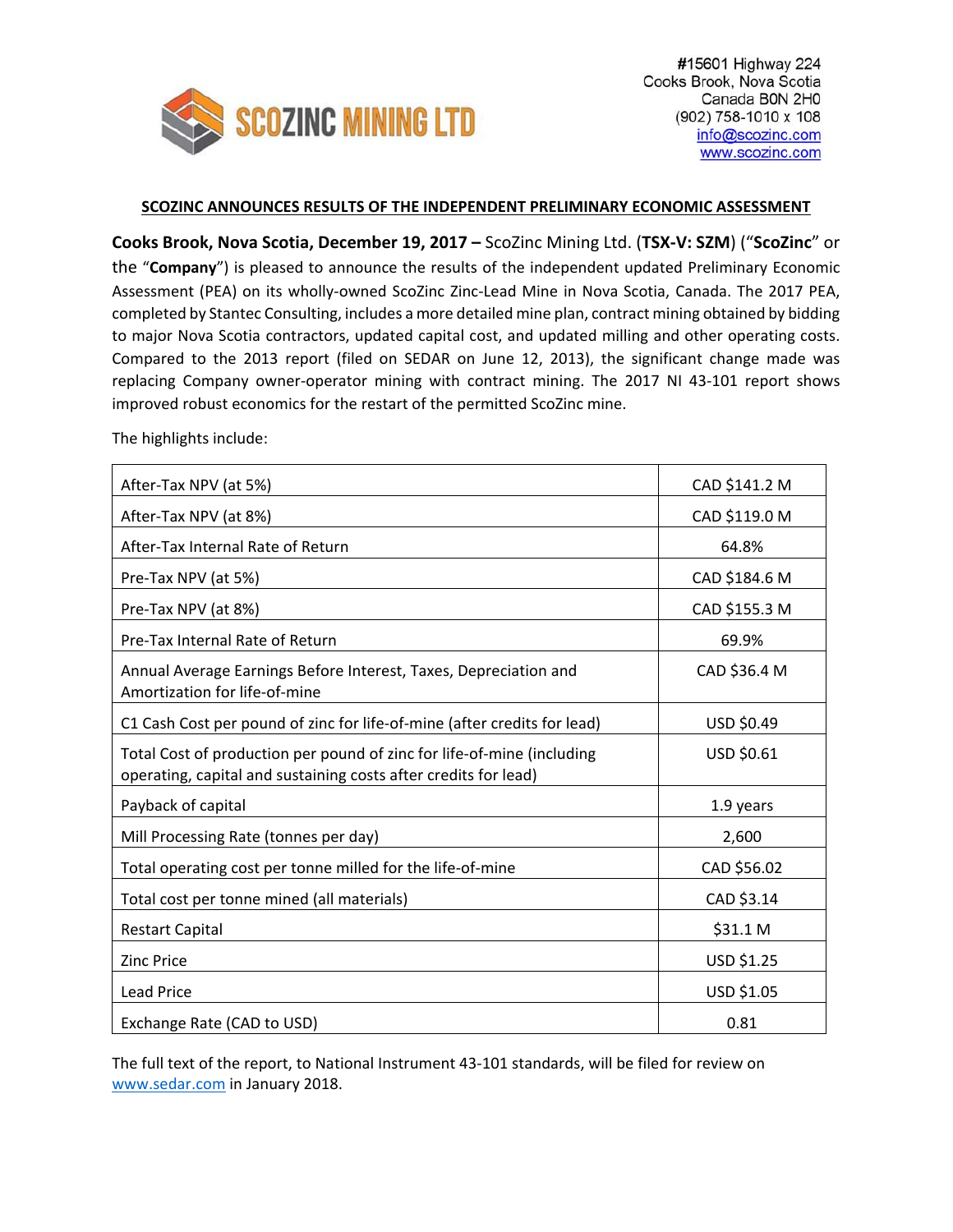# **Refined Mine Plan and Capital and Operating Costs**

The updated PEA, completed by Stantec Consulting, included the sequential development of two open pit operations on the Main and Northeast deposits based on a detailed monthly restart plan and production schedule for the first two years then quarterly for the subsequent two years and yearly thereafter. The pits are in close proximity to the existing mill and a small underground operation to extract high grade mineralization between the two pits that will be blended with the open pit feed beginning in Year 5 of the operation.

The zinc‐lead mill feed will be processed in the existing ScoZinc mill by standard flotation methods to produce clean, high‐grade zinc and lead concentrates. The economic evaluation is based on a mineral resource inventory from production records and the updated mineral resource technical report dated August 24, 2012 (see SEDAR filing dated August 24, 2012).

The ScoZinc mill has undergone significant refurbishment and improvements since ScoZinc assumed ownership of the property in June 2011. ScoZinc has undertaken more than CAD \$10 million in engineering, definition drilling, permitting, mill and mine infrastructure refurbishment and surface rights acquisition. An additional approximate CAD \$31.1 million isrequired for refurbishment and modernization to increase the mill throughput to 2,600 tonnes per day, pre‐stripping of waste material in the Main pit, other start‐up costs, contingency and working capital.

The capital and operating costs included in the PEA were derived by recent (November 2017) mining and drill and blast contractor tenders, updated costs from equipment and consumables suppliers, conservative parameters from historical mill and production records, and escalated cost estimates from the 2013 economic study.

#### **Metal Prices and Economic Sensitivity**

Base Case metal prices for this PEA have been set to life‐of‐mine values of USD \$1.25 per pound for zinc and USD \$1.05 per pound for lead.

The following table illustrates the impact on the operational plan with variations in zinc and lead prices. As common in such sensitivity analysis, the base assumptions are unchanged as metal prices are adjusted.

| Zinc/Lead       | NPV Pre-Tax $1$ |               | NPV After-Tax <sup>1</sup> |               | IRR <sub>%</sub> |           | Payback |
|-----------------|-----------------|---------------|----------------------------|---------------|------------------|-----------|---------|
| Price USD \$/lb | <b>NPV 5%</b>   | <b>NPV 8%</b> | <b>NPV 5%</b>              | <b>NPV 8%</b> | Pre-Tax          | After-Tax | (Years) |
| 0.95/0.75       | 35.4M           | 22.7M         | 15.0M                      | 5.7M          | 15.9%            | 10.2%     | 6.5     |
| 1.05/0.85       | 85.1M           | 66.9M         | 57.1M                      | 43.4M         | 32.1%            | 26.1%     | 4.4     |
| 1.15/0.95       | 134.8M          | 111.M         | 99.2M                      | 81.2M         | 50.0%            | 44.2%     | 3.8     |
| 1.25/1.05       | 184.6M          | 155.3M        | 141.2M                     | 119.0M        | 69.9%            | 64.8%     | 2.2     |
| 1.35/1.15       | 234.3M          | 199.5M        | 183.3M                     | 156.8M        | 92.3%            | 87.9%     | 1.9     |
| 1.45/1.25       | 284.0M          | 243.6M        | 225.4M                     | 194.6M        | 117.1%           | 113.7%    | 1.7     |

<sup>1</sup> NPV in Canadian Dollars (CAD)

#### **Mining**

The detailed mine plan and production schedule for the first two years on the Main pit was done on a monthly basis at an average production rate of 853,000 tonnes per year (or 2,600 tonnes per day) into the mill over an average of 328 operating days per year. The average waste to mineralized material ratio for the life-of-mine open pits is 12.0 to 1 (including pre-stripping). Approximately 60% of the waste is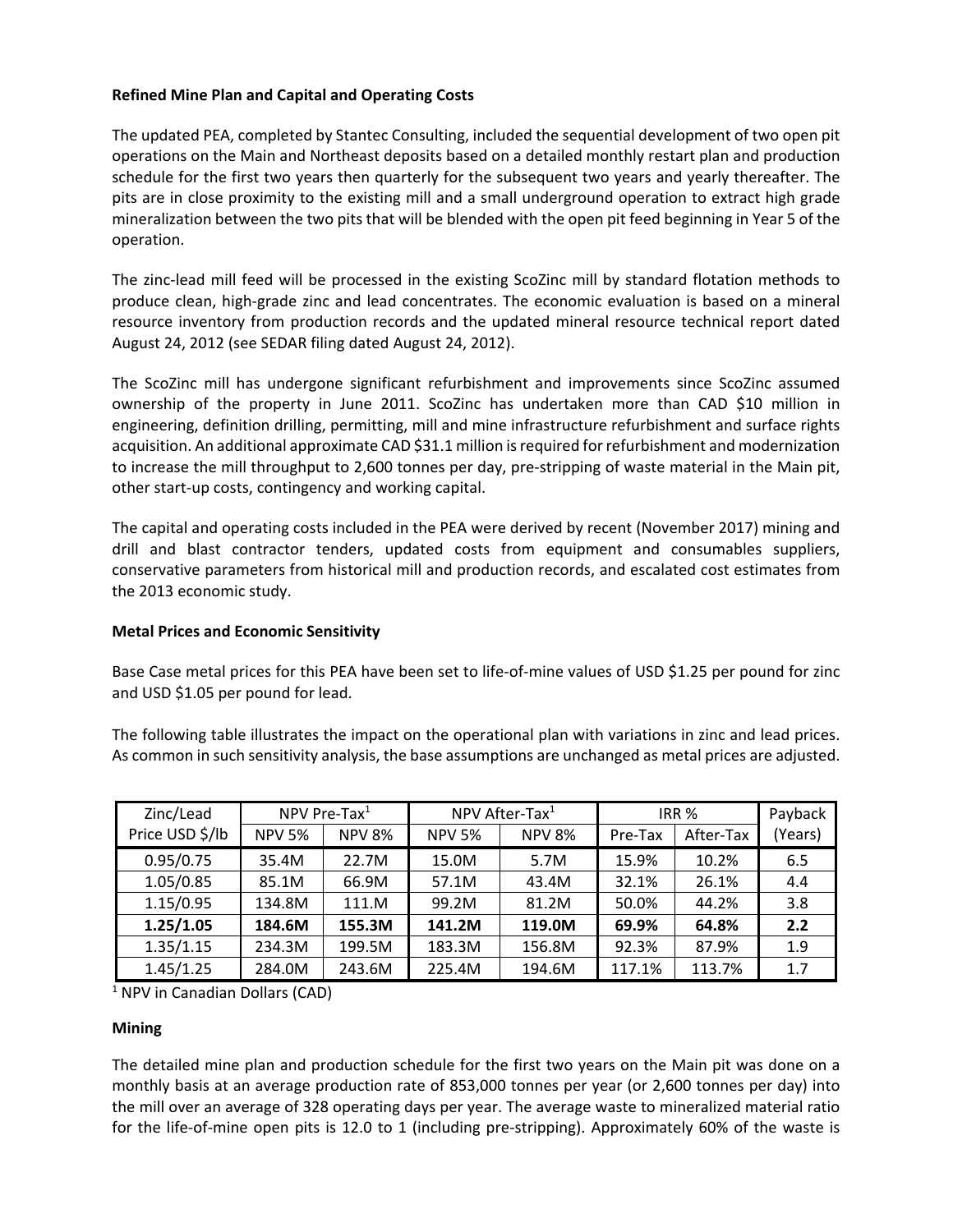expected to be removed without blasting, including soils that will be used for reclamation. Open pit mine dilution and mining losses are assumed to be 7.5% and 5%, respectively. In‐pit diluted mineral resources are 6,552,000 tonnes grading 3.06% zinc and 1.57% lead.

The underground operation is based on Modified Cut and Fill mining with un‐cemented backfill, producing 500 tonnes per day of high-grade mill feed. The operation requires a capital investment of about \$11.6 million, assumed out of cash flow and most in Year 5 of the overall mining schedule, to develop the underground access to the high‐grade zones. Diluted and recoverable underground mineral resources are estimated at 283,000 tonnes grading 6.96% zinc and 3.98% lead. This material will be blended with open pit and stockpile feed to the mill over approximately two years beginning in the second half of Year 5 of the life‐of‐mine plan.

### **Metallurgy**

The restart plan provides for modifications to the mill, including redesign and replacement of the crushing circuit, primary screen, thickeners and concentrate filters. Some of this equipment is on site and ready for installation. These modifications, together with improved plant availability, will allow average mill feed rates of 853,000 tonnes per annum or 2,600 tonnes per day. The projected feed grades for the life-ofmine average 3.06% zinc and 1.57% lead. The projected metallurgical performance, based on historical data, provides for a zinc concentrate grade of 57.0% zinc at 86.0% life‐of‐mine recovery and a lead concentrate grade of 71% lead at 85.7% life‐of‐mine recovery.

Metallurgical testwork is underway to investigate the potential benefit of using a SAG mill forthe relatively soft ore that will be fed to the processing plant. A used SAG mill has been located and is being investigated for suitability.

#### **Concentrate Marketing and Transport**

Based on historical concentrate sales, ScoZinc concentrates are expected to be readily marketable, grading 57% and 71% for zinc and lead respectively, with no penalties. Previous concentrate shipments from the ScoZinc mine were shipped to Europe and Asia. ScoZinc has its own storage and concentrate loading facility at Sheet Harbour, approximately 80 kilometers from the mine, with a capacity of 8,500 tonnes, or 1.5 times the expected shipment size.

#### **Infrastructure**

The mine has ample grid power and water supply. Paved roads lead to the mine property and there is nearby access to rail.

#### **Environment, Community Relations, and Permitting**

ScoZinc operations have enjoyed strong support from local communities and the Nova Scotia government. Permitting of the Main pit and Southwest Expansion Area remains in place with the granting of a 10‐year renewal to ScoZinc's Industrial Approval and an extension to the Environmental Assessment Approval, both in September 2017. Existing permits will need to be amended to accommodate further expansion of the Main pit, the start‐up of the Northeast pit and underground mining to achieve the approximate eight‐ year mine life projected in the PEA.

Staffing for the restart of operations will commence in early 2018. Senior personnel have been involved in the technical work to date and will assume crucial positions for the operation. The mine is expected to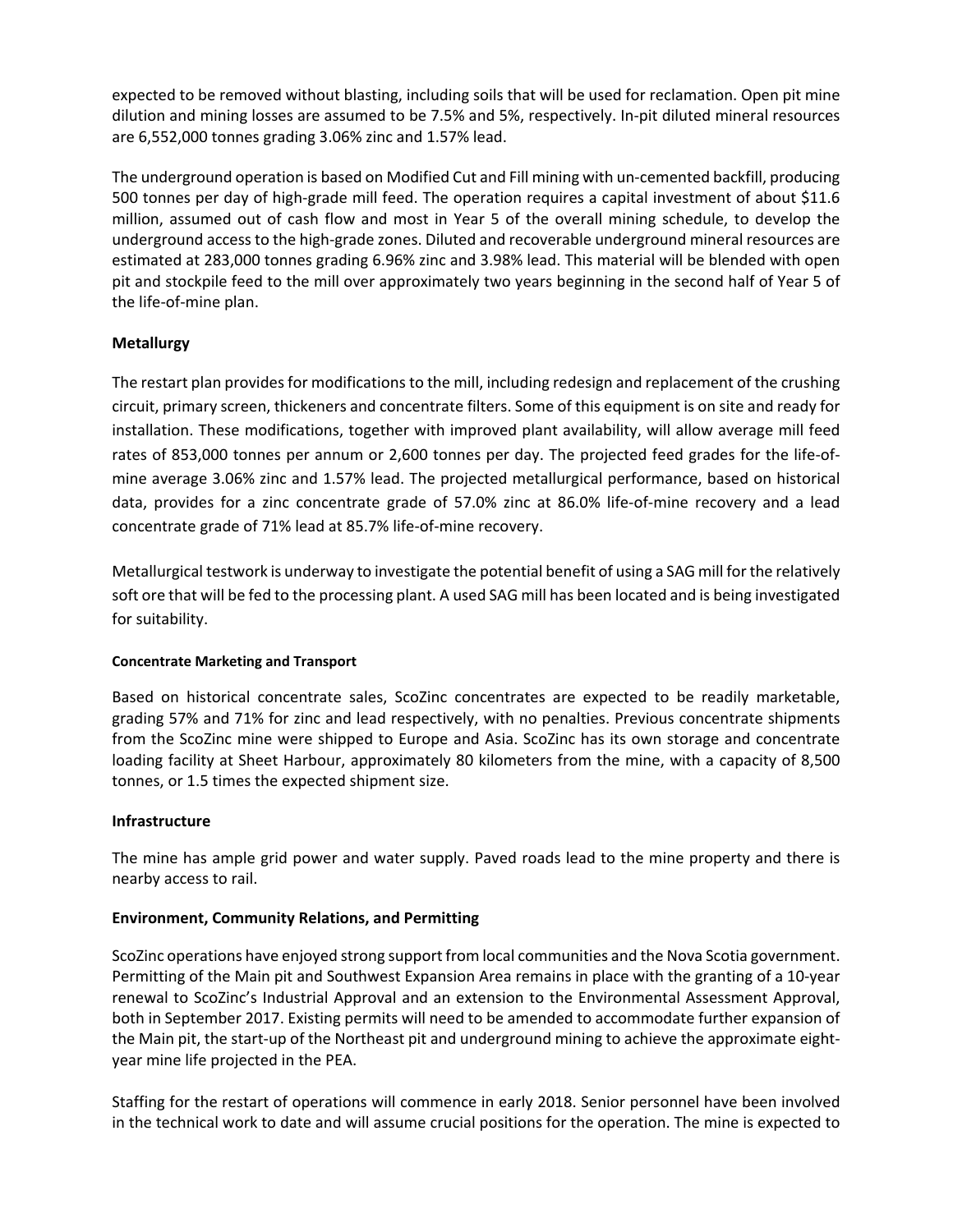employ approximately 75 by ScoZinc and approximately 80 contractor personnel during full operations. The neighbouring communities provide a good source of skilled workers and many former employees remain interested in re‐joining operations at ScoZinc.

### **Project Opportunities**

The current mine plan and economic model do not include the Getty Deposit located west of the Southwest Expansion. Definition drilling of the near surface portion of the Northeast deposit is expected to convert Inferred mineral resources into Measured and Indicated categories similar to the results achieved in 2012 on the Main deposit. An expansion of Measured and Indicated in‐pit mineral resources is expected to favourably impact transition from the Northeast deposit to the Getty deposit in the latter years of the current mine plan. Addition of the Getty deposit and expanded mineral resources is expected to add more than 3 years to the current mine life.

The significant mineral claim holdings in close proximity to ScoZinc operations and the potential for district scale distribution of mineralization, provides a long-term opportunity for the ScoZinc operation. Geophysical and geochemical surveys carried out on mineral claims from 2012 to 2016 have resulted in the identification of exploration targets with the potential to host economic mineralization

#### **Qualified Persons**

This news release has been reviewed and approved by Mr. Michael Romaniuk and Mr. Jason Baker of Stantec Consulting, the engineering company who prepared the Preliminary Economic Assessment.

#### **About ScoZinc Mining Ltd.**

ScoZinc is an established Canadian‐based zinc and lead exploration and development company that owns the ScoZinc Mine near Halifax, Nova Scotia. The Company has a strong working capital position and no debt. The Company has 3,951,045 common shares outstanding which are traded on the TSX Venture Exchange under the symbol "SZM".

#### **For more information, please contact:**

Mr. Joseph Ringwald – President and CEO Telephone: +1 (604) 347‐7661 info@scozinc.com

Neither TSX Venture Exchange nor its Regulation Services Provider (as that term is defined in the policies of the TSX Venture Exchange) accepts responsibility for the adequacy or accuracy of this release.

# CAUTIONARY NOTES

*The PEA is preliminary in nature and includes Inferred mineral resources that are considered too geologically speculative to be subject to economic considerations that would enable them to be* categorized as mineral reserves. There is no certainty that the forecast results stated in the PEA will be *realized. For a full description of known risks that could materially affect potential development of the ScoZinc zinc‐lead project, see Selwyn's Annual Information Form March 30, 2012 under the heading "Risk Factors" which are incorporated by reference herein and are available on www.sedar.com under the Selwyn Resources profile. In addition, Selwyn needs to raise approximately \$30 million to fund the restart of the ScoZinc Mine.*